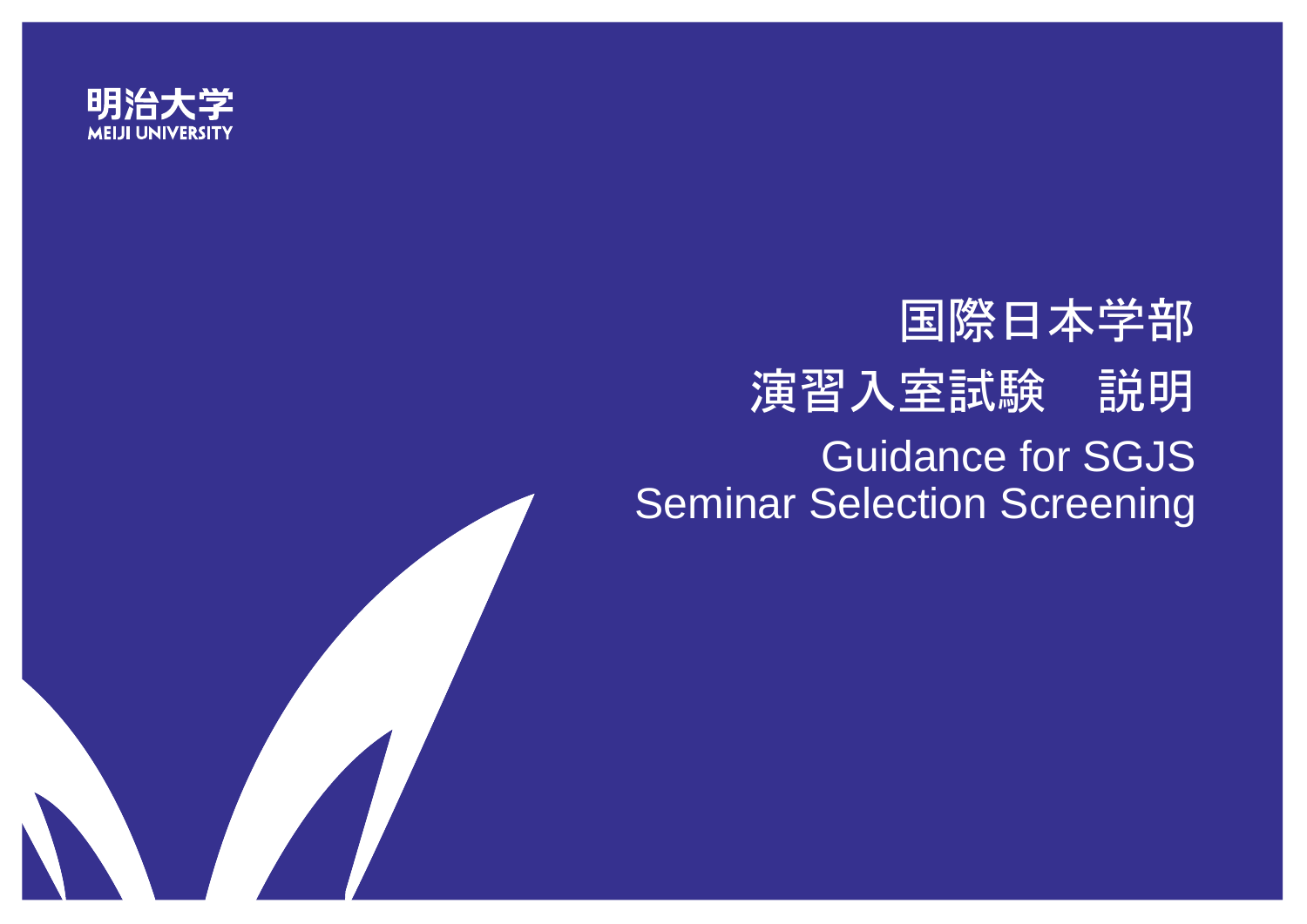#### ■ 目次 **Contents**

1. 演習とは

# **What is a seminar?**

2. 入室試験スケジュール

**Seminar selection schedule**

3. 申込方法

# **Application method**

4. 注意事項

# **Important notes**

5. よくある質問

# **FAQ**

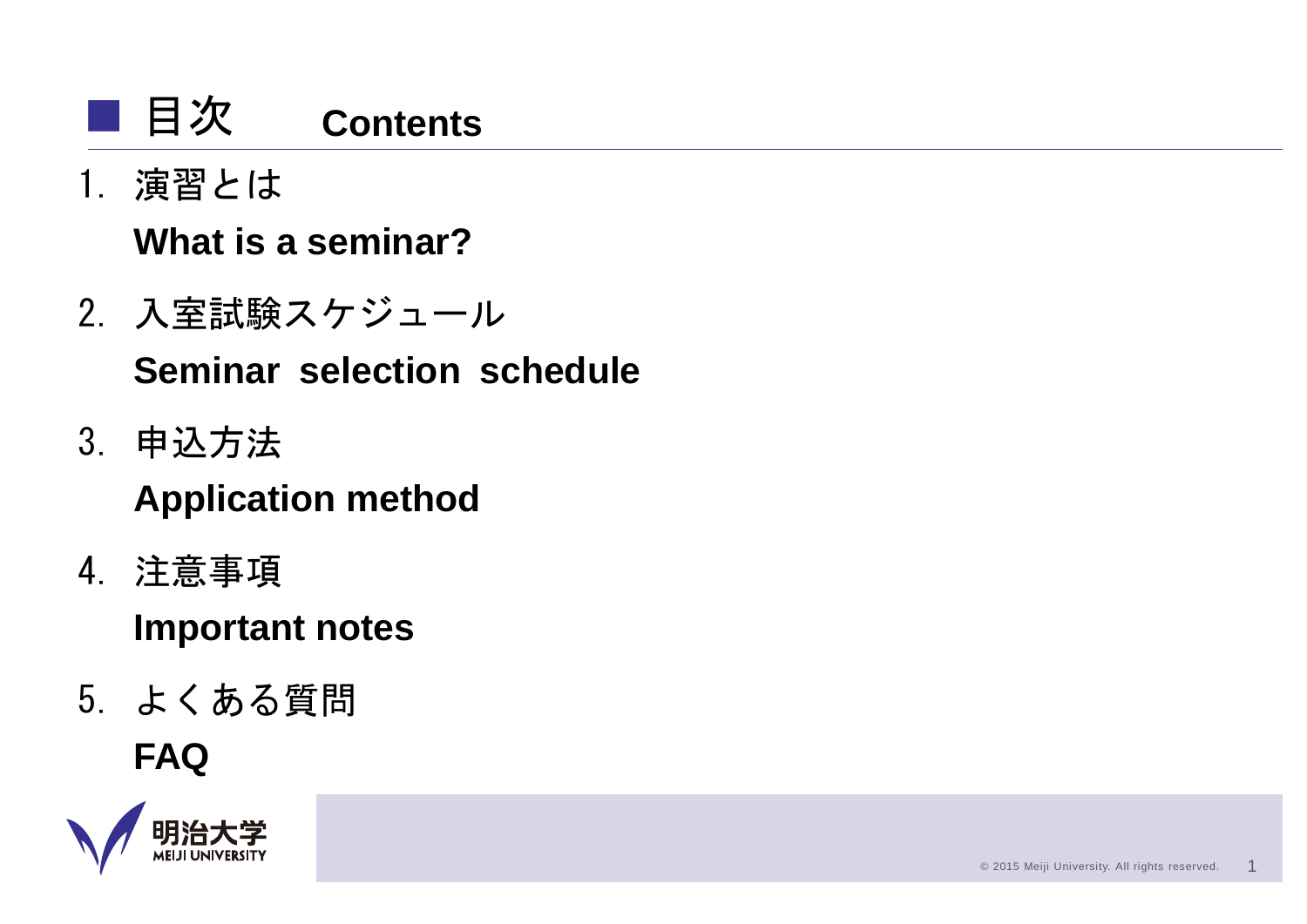### 演習とは **What is a seminar?**

- 大学での主体的な学びの中心となる授業。
- 学生が自分の研究テーマを設定し、討論・研究を行う。
- 自由選択科目

- 募集人員:各演習10~21人
- A seminar offers students a core opportunity in university to learn actively.
- **Students decide on their research themes,** and engage in discussions and research activities.
- Elective course
- Capacity: 10 to 21 students per seminar



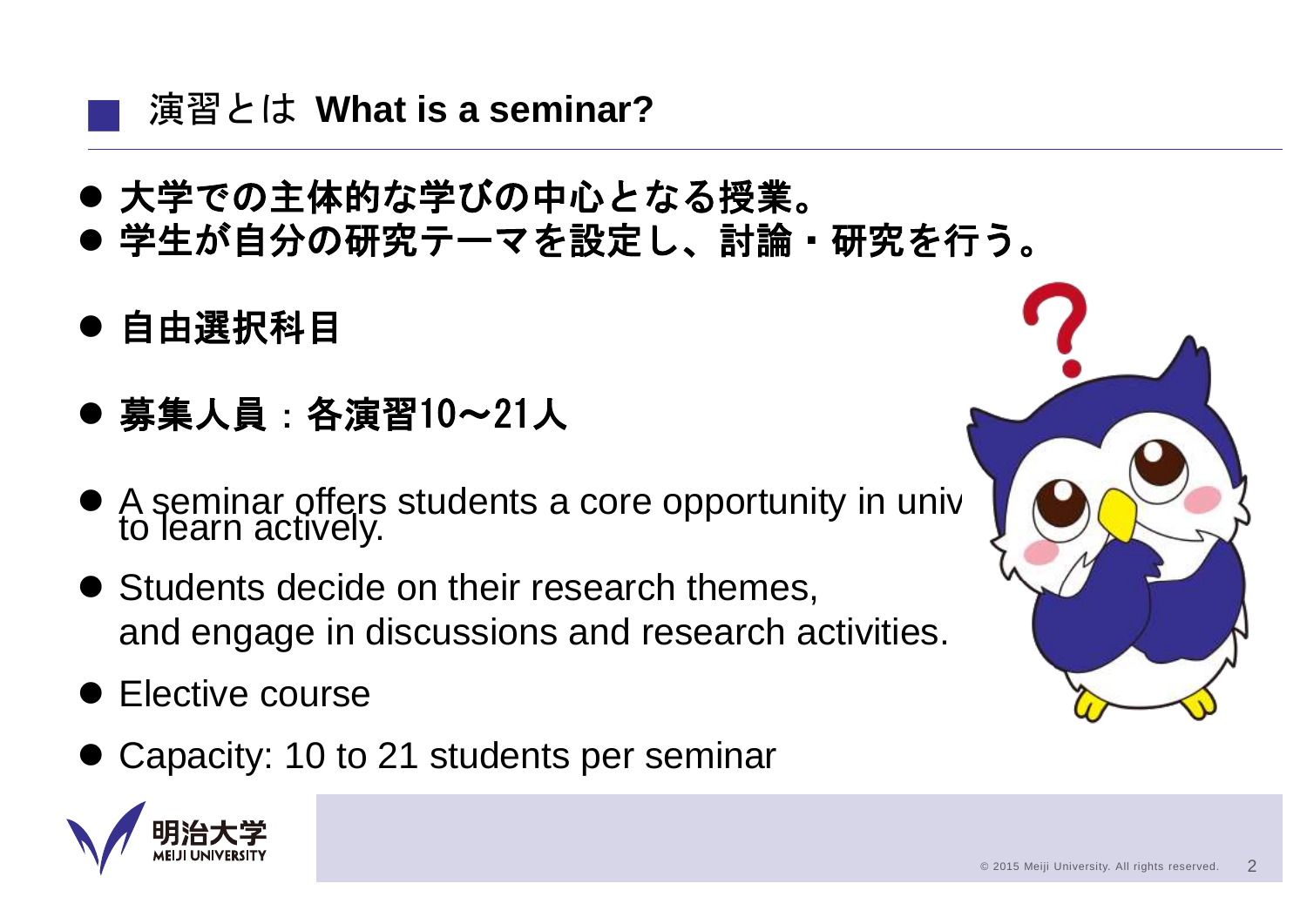### 2021年度実施演習入室試験スケジュール

Seminar Screening Schedule 2021

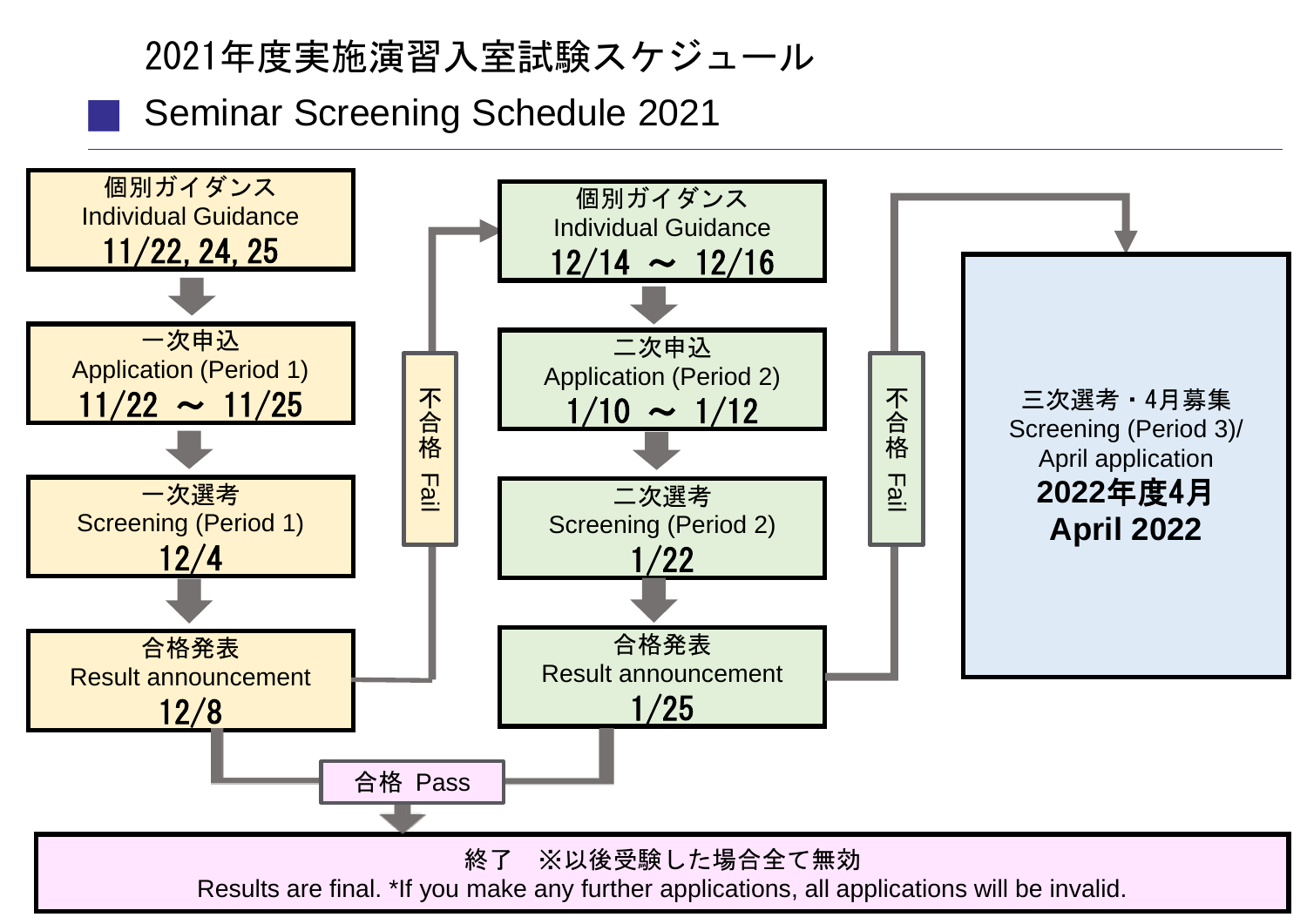

### 申込方法① Application ①

#### **Un-o! Meiji**

|                  | <b>N</b> HOME              |                |                                                                 | m クラスウェブ        |                                    |            | Q 授業検索     | 2 グループ                                                  | 医 ポートフ                              |                                                             |
|------------------|----------------------------|----------------|-----------------------------------------------------------------|-----------------|------------------------------------|------------|------------|---------------------------------------------------------|-------------------------------------|-------------------------------------------------------------|
|                  | ボータルトICME                  |                |                                                                 |                 |                                    |            |            |                                                         |                                     |                                                             |
| 27               |                            | カレンダー          |                                                                 |                 |                                    |            |            | 個人宛・所属事務室からのお知らせ                                        |                                     |                                                             |
| ĸ                | 2010年6月<br>×               |                |                                                                 |                 | ■個人宛の形知らせ<br>◎ 刑票事務室からのおきかい<br>すべて |            |            |                                                         |                                     |                                                             |
| Θ                | 月                          | 火              | 水                                                               | 末               | 宏                                  | 圡          | 2018/05/26 |                                                         | (リマインド)オープンキャンパス測礼支払用の振込依頼書 中野教育事務室 |                                                             |
|                  |                            |                |                                                                 |                 |                                    |            |            | 提出のお願い 田島                                               |                                     |                                                             |
| 1<br>10          | $\ddot{\phantom{a}}$<br>11 | s<br>13        | ×<br>11                                                         | 7<br>14         | s<br>15                            | y<br>16    | 2010/06/26 | 【東端盟国国講座グループ発表について 日記】                                  |                                     | 中野教務事務室                                                     |
| 17               | m                          | 19             | 20                                                              | ÞΤ              | D2                                 | 23         |            |                                                         |                                     |                                                             |
| 34               | 28.                        | 28             | 97                                                              | 24              | 29                                 | 30         | 2010/08/28 | 大学・学部ガイド完成のお知らせ                                         |                                     | 中野教務事務室                                                     |
| 2018年86月27日のイベント |                            |                |                                                                 |                 |                                    | 2010/06/18 | dale.      | 「『まま!!』 【第項に】対象こついて Notice for the make up othe 中野教務事務室 |                                     |                                                             |
|                  |                            | <b>Burning</b> |                                                                 | <b>STORY OF</b> |                                    |            | 2010/05/18 |                                                         | 【重要】オープンキャンパス調扎支払用の振込依頼書提出の中野教務事務室  |                                                             |
|                  |                            |                |                                                                 |                 |                                    |            |            | お顔い                                                     |                                     |                                                             |
|                  |                            | アノケート          |                                                                 |                 |                                    |            |            |                                                         |                                     |                                                             |
|                  |                            |                | ◎ 演習入室試験→次中し込み手続き<br>at period of Seminar acreening application |                 |                                    |            |            | 授業に関する<br>ÆĽ                                            |                                     |                                                             |
| $+ 1.12$         |                            |                |                                                                 |                 |                                    |            |            | □ 的家实更+特問犯实更                                            | ◎ クラスウェー                            | 自グループ                                                       |
|                  |                            |                | <b>BRANCE 2010/07/27</b>                                        |                 |                                    |            |            |                                                         | ※限 木スピタリティ・マネジメント協A 民民学生生作音事音室      |                                                             |
|                  | ケート(1月10日練切)               |                | ■ 2016年度TOEFL 8Tスコアに関するデノ                                       |                 |                                    |            |            |                                                         | <b>BELVIVE</b>                      |                                                             |
|                  |                            |                | <b>四本期日 2018/01/10</b>                                          |                 |                                    |            |            |                                                         |                                     |                                                             |
|                  |                            |                |                                                                 |                 | □一覧へ                               |            | Ħ          | <b>Class</b>                                            |                                     |                                                             |
|                  |                            | 管理機能           |                                                                 |                 |                                    |            | 2418/98/22 | 【休憩】10/2706.3                                           | TA (E)                              |                                                             |
|                  | ●リンク管理                     |                |                                                                 |                 |                                    |            |            |                                                         |                                     |                                                             |
|                  |                            |                | ● 時間計(PDF)表示技定                                                  |                 |                                    |            |            | その他大学からのお知らせ                                            |                                     | □→W·<br>中野教務事務案<br>中野教務事務案<br>中野教院事務室<br>中野教務事務室<br>$0 - W$ |

① Oh-o! Meijiにログイン Login to Oh-o! Meiji

②アンケートから

演習入室試験申込手続きを選択 Select "Seminar screening application" from "Questionnaires."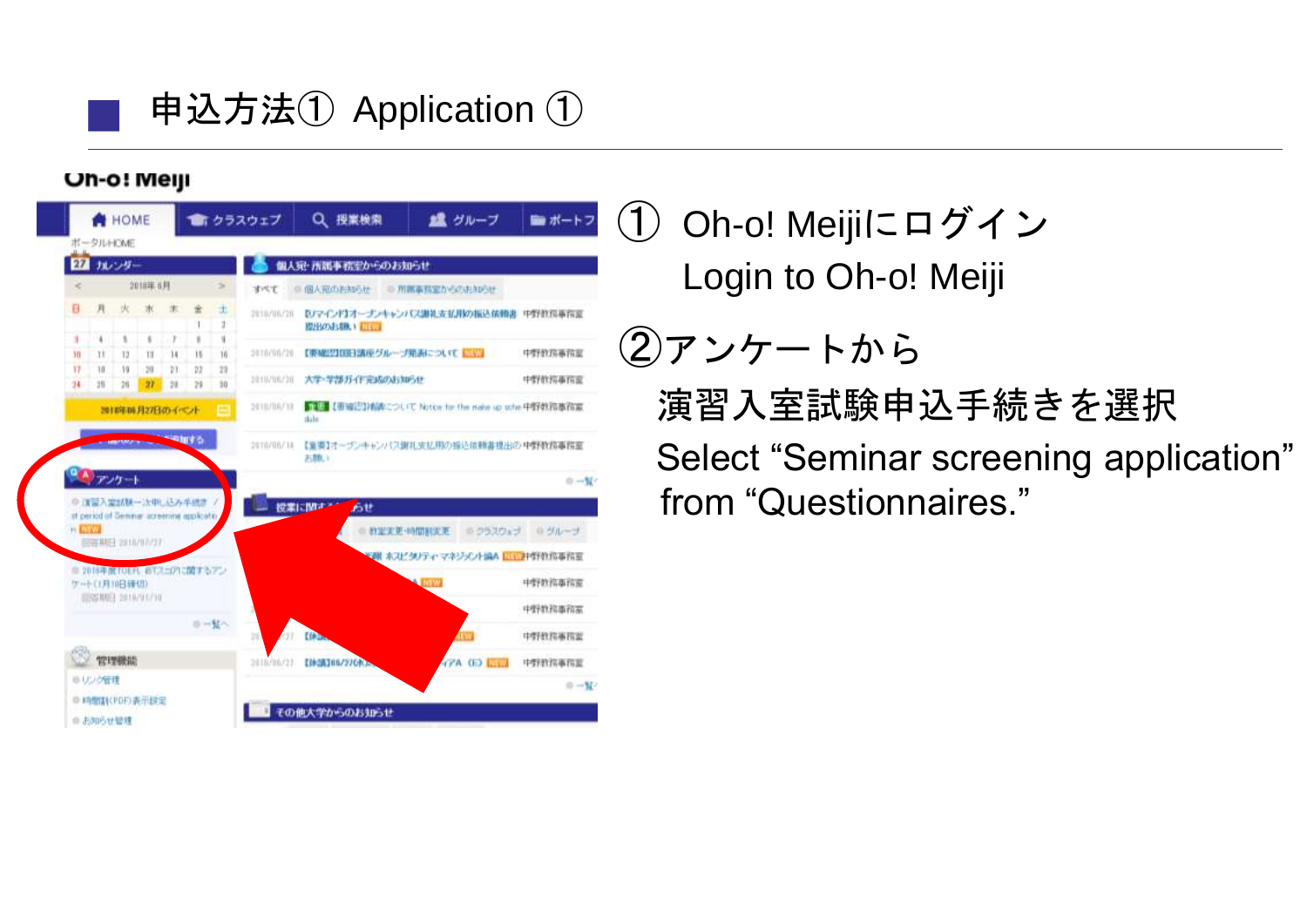

# ③すべての項目に回答 Please answer all fields.

| 回答期間                        |                                                                     | 2018/06/27 12:35 ~ 2019/07/27 22:08                                                                                                                                                                                                               |  |  |  |  |
|-----------------------------|---------------------------------------------------------------------|---------------------------------------------------------------------------------------------------------------------------------------------------------------------------------------------------------------------------------------------------|--|--|--|--|
| 足名·黑尼名                      |                                                                     | 記名式アンケート                                                                                                                                                                                                                                          |  |  |  |  |
| 国客の導正                       |                                                                     | 町                                                                                                                                                                                                                                                 |  |  |  |  |
| 氏岩                          |                                                                     | 干光晴子 (172000)                                                                                                                                                                                                                                     |  |  |  |  |
| 回答日時                        |                                                                     | 2218/06/37 11:43                                                                                                                                                                                                                                  |  |  |  |  |
|                             |                                                                     | 登録部署:中野教務事務案                                                                                                                                                                                                                                      |  |  |  |  |
| 設備し                         | 学年を選択してください。<br>Please select your year. [1698]                     |                                                                                                                                                                                                                                                   |  |  |  |  |
|                             | 2年 / 2nd year v.                                                    |                                                                                                                                                                                                                                                   |  |  |  |  |
| 提開2                         | 摂帯電話番号を入力してください。<br>Please enter your telephone number. [必須]        |                                                                                                                                                                                                                                                   |  |  |  |  |
| 800-1204-5678               |                                                                     |                                                                                                                                                                                                                                                   |  |  |  |  |
| 開開                          | よく使用するE-MaD字レスを入力してください。<br>Pirate enter your E-mail address. [259] |                                                                                                                                                                                                                                                   |  |  |  |  |
|                             | estimos reijuo. D                                                   |                                                                                                                                                                                                                                                   |  |  |  |  |
| 設置                          |                                                                     | 2018年度秋学期または2019年度春学期に大学開留学・学部開留学に参加する予定はありますか?<br>もし参加する場合は、参加プログラム名を記入してください。<br>WII you participate in study abroad program in Fall semester 2018 or Spring Semester 2019?<br>I you select "yes", please enter the name of the program. [[23]] |  |  |  |  |
| Cittle Ves<br><b>DISTEN</b> |                                                                     |                                                                                                                                                                                                                                                   |  |  |  |  |
|                             |                                                                     | ×                                                                                                                                                                                                                                                 |  |  |  |  |
|                             |                                                                     |                                                                                                                                                                                                                                                   |  |  |  |  |
|                             |                                                                     | w                                                                                                                                                                                                                                                 |  |  |  |  |

# ④内容を確認して 「回答する」を選択 Check and submit your answers.

|              | 前に囲る                                                                                                                                                                                                                                              |  |  |  |  |
|--------------|---------------------------------------------------------------------------------------------------------------------------------------------------------------------------------------------------------------------------------------------------|--|--|--|--|
|              | 見ていない / I did not check any introduction.                                                                                                                                                                                                         |  |  |  |  |
| 10005        | あなたはどの媒体で演習紹介をご覧になりましたか? ※ この項目は入業試験には多/Mされません<br>How did you check the seminar introduction? * This questionnaire is not effect to the                                                                                                           |  |  |  |  |
|              | 01 Allen Kathleen O.                                                                                                                                                                                                                              |  |  |  |  |
| <b>2005:</b> | 入室を希望する演習を1つ運搬してくだき、い<br>Please select a seminar which do you want to participate in: [B)(R)                                                                                                                                                      |  |  |  |  |
| して「浅 国の      |                                                                                                                                                                                                                                                   |  |  |  |  |
| <b>INMI</b>  | 2010年度秋学期主社は2010年歴春学期こ大学開留学・学部開留学に参加する予定はありますか?<br>もし参加する場合は、参加プログラム名を記入してください。<br>Will you participate in study abroad program in Fall semester 2018 or Spring Semester 2019?<br>If you telect "yes", please enter the name of the program. [[E] |  |  |  |  |
|              | girlmics miji ac.jr                                                                                                                                                                                                                               |  |  |  |  |
| 10093        | よく使用するE-Mailアドレスを入力してください。<br>Please eriter your E-mail address. [(E)B]                                                                                                                                                                           |  |  |  |  |
|              | 000-1204-5670                                                                                                                                                                                                                                     |  |  |  |  |
| 1000Y        | 携帯管話番号を入力してください。<br>Please enter your telephone number. [JEF#]                                                                                                                                                                                    |  |  |  |  |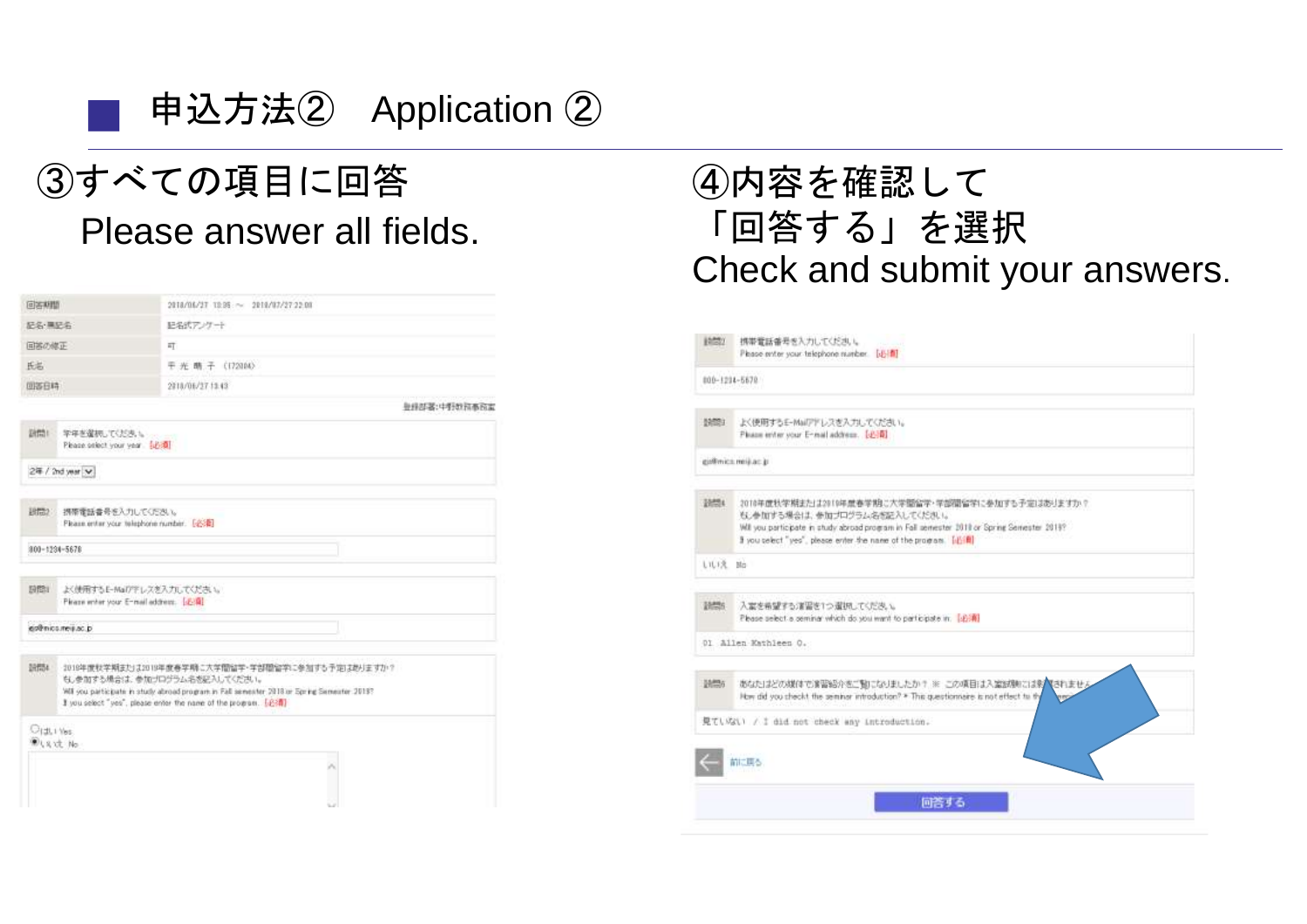

⑤この画面になっているか確認 Please make sure your answers have been registered.

|                  | <mark>/ 演習入室試験一次申し込み手続き / 1st period of Seminar screening application</mark> |
|------------------|------------------------------------------------------------------------------|
|                  |                                                                              |
|                  | 回答が完了しました。                                                                   |
| ポータルHOMEに戻る<br>2 |                                                                              |

\*Your screen should show this message when you complete your application.

⑥回答内容を修正する場合は 再度アンケートに回答する To make any modifications, answer the questionnaire again during the application period.

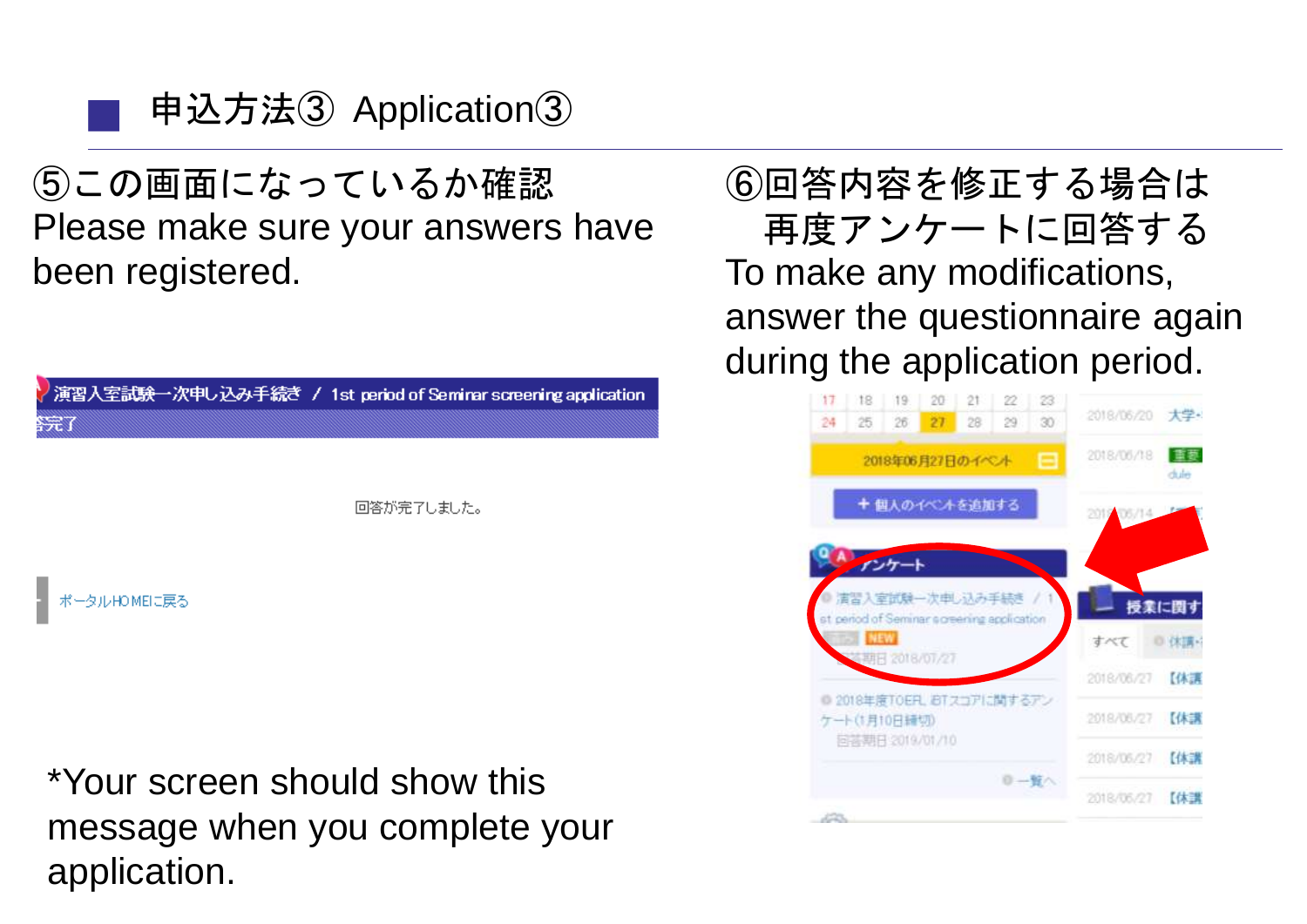# 入室試験受験方法① Instructions for screening ①



① Oh-o! Meijiにログイン

Log into Oh-o! Meiji

② グループから 受験予定グループを選択 (【○○ゼミ】2022年度演習入室試験) ※アンケート締切後2日以内に反映されます。

### Select the group for the seminar you applied to.

\*The School Office will register you in the screening group within 2 days after the questionnaire deadline.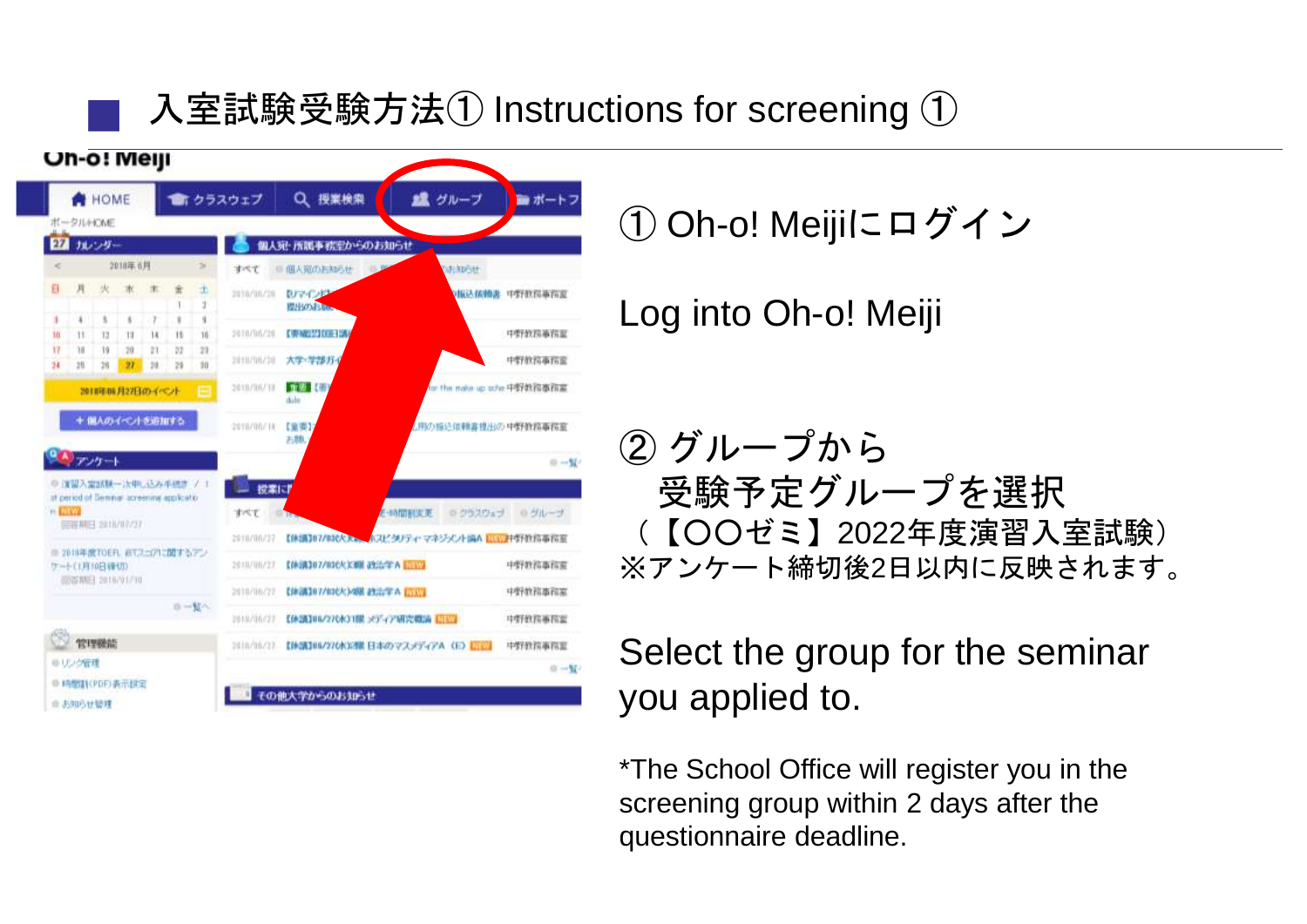③担当教員からの選考詳細を確認する。 ※グループトピックやお知らせから案内があります。 The instructor will send details of the screening in this Oh-o! Meiji group. Please be attentive to the topics and notifications.

④選考詳細に記載のあるとおり受験する。 Please follow the instructor's instructions for screening.

⑤担当教員からの合格発表を確認する。 The results will also be announced in this group by the instructor.

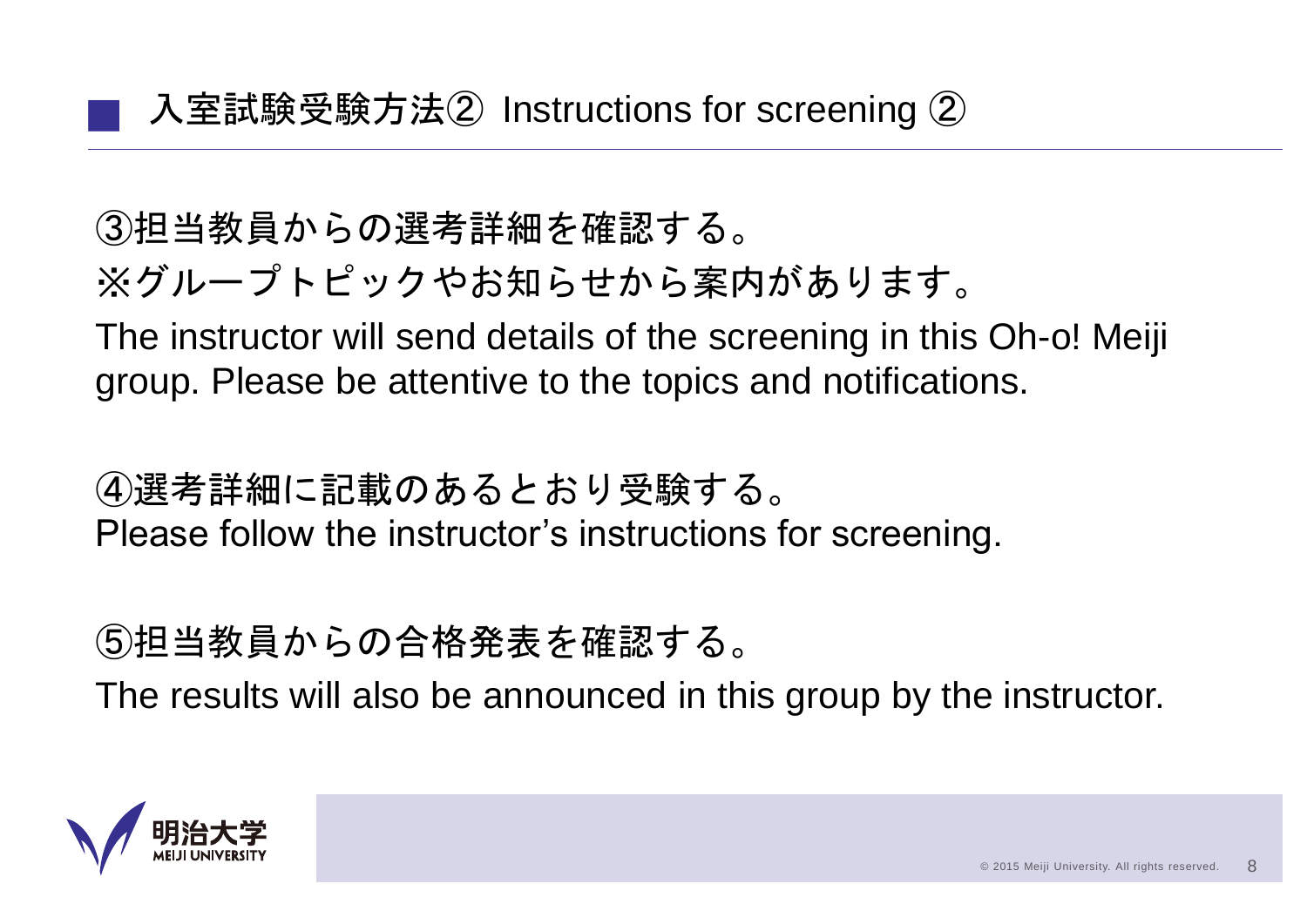### 注意事項~入室するにあたって~

Notes: Seminar Selection

1. 申込みは締切厳守。締切後は同一募集期間の申し込み不可。

Late submission is not accepted. Application can only be made during each application period.

2. 受験後に演習を変更することは不可。(申込期間内は修正可)

You cannot change the seminar you are applying to after Screening. (During the application period, you can change your answers in the questionnaire.)

© 2015 Meiji Unive

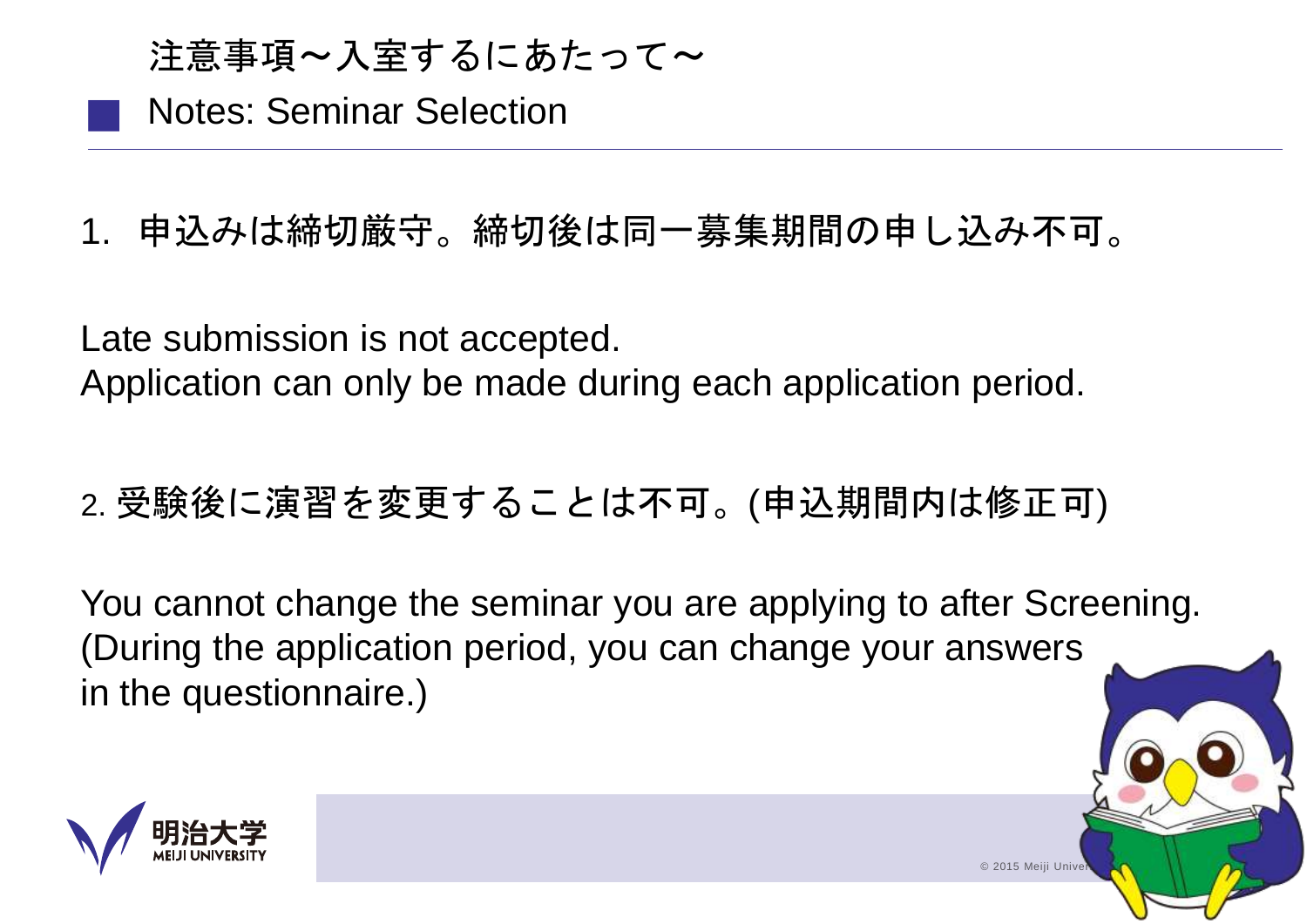■ 注意事項~入室するにあたって~ Notes: Seminar Selection

3. 同一募集期間内に複数の演習を受験した場合,すべて無効(不合格)

If you apply for more than one seminar during a single application period, all applications will be invalid ("Fail").

4. 合格が決定したものは,それ以降の受験資格無し。

If you "Pass" a screening, you cannot apply to any further screenings.



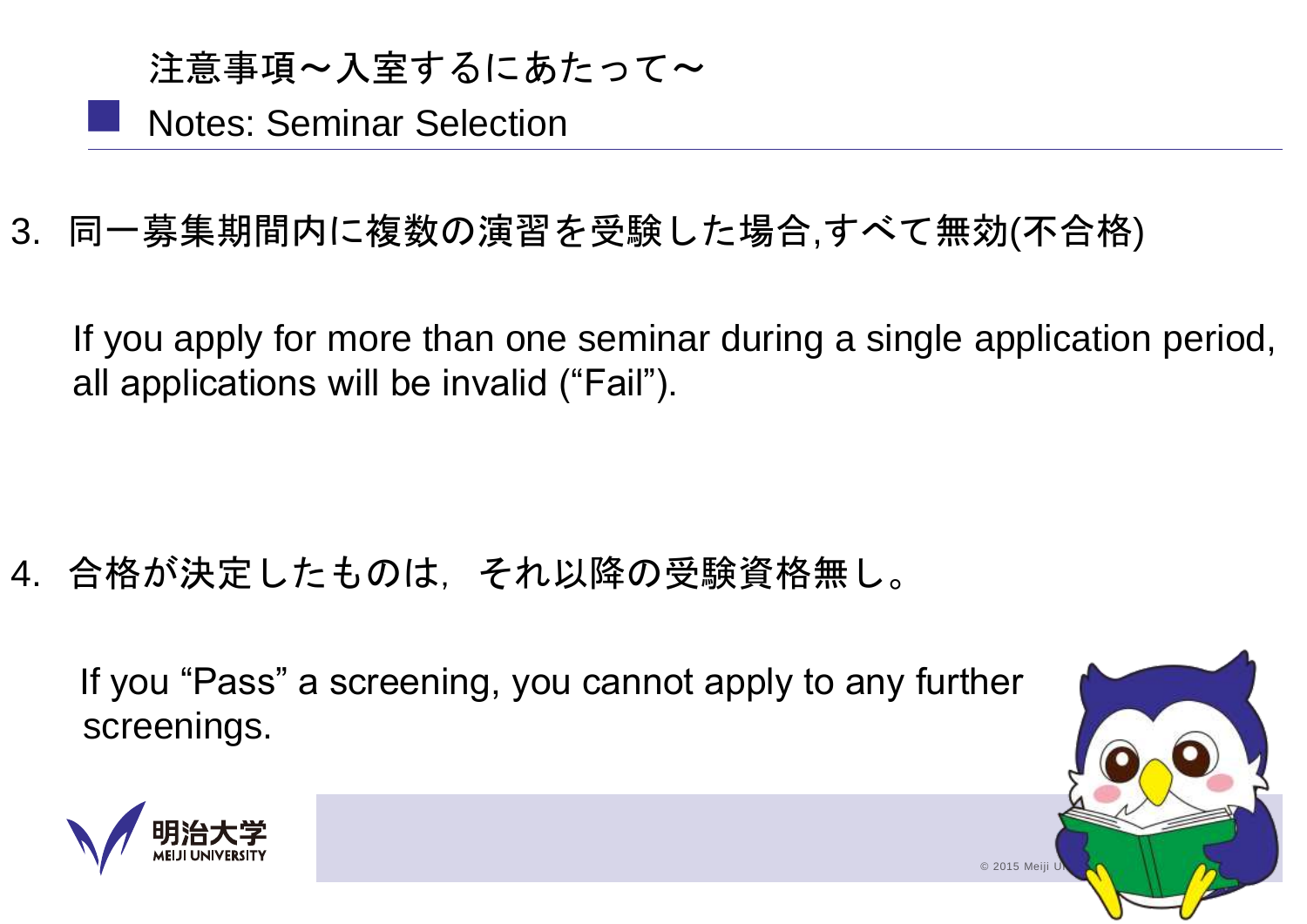- 1. 新任教員など,4月に募集する演習も有ります。 There are Seminars that will be open for application in April (Such as Seminars by new professors)
- 2. すでに合格した演習担当教員の了承があれば受験可。 If you belong to a seminar, you can apply to Seminars for April Application as long as you have permission from the professor of the Seminar you belong to.

 $©$  2015 Meiji Un

3. 詳細は2022年度4月のガイダンスにて周知予定。 Details will be announced in the 2022 April Guidance

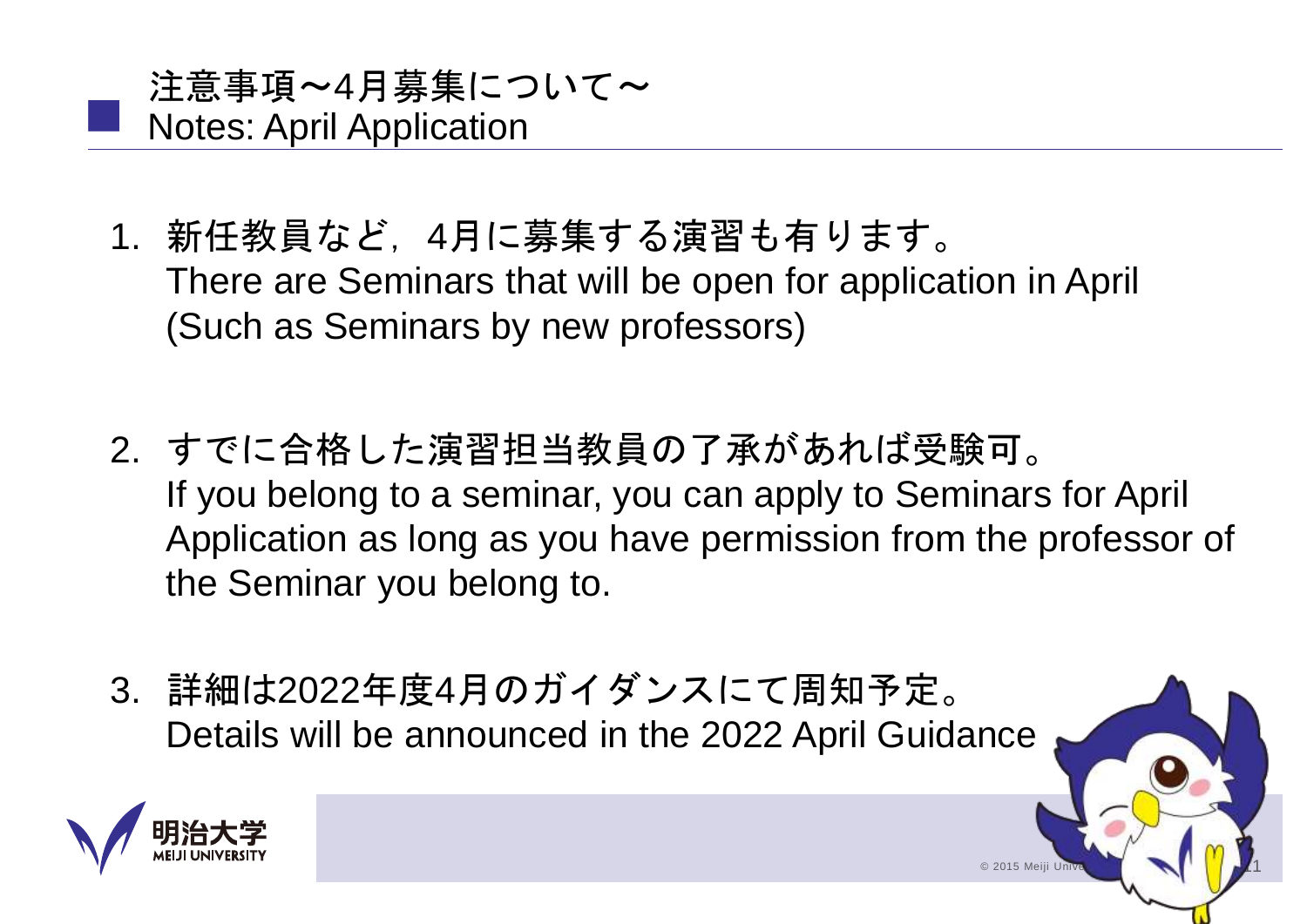### よくある質問 FAQ

■

• 一次申込に申し込み忘れた場合はどうすればいいですか? ⇒二次試験時に申し込みをして下さい。

I forgot to apply during 1st Application Period. What should I do?  $\rightarrow$  Please register for 2nd Screening.

• 全ての先生が二次試験を行いますか? ⇒一次で定員を満たした場合は二次試験を行わない先生もいます。

Do all seminars have an opportunity for 2nd screening? → Some professors will not have a 2nd screening period if the class<br>size reaches maximum capacity in the 1st Screening.

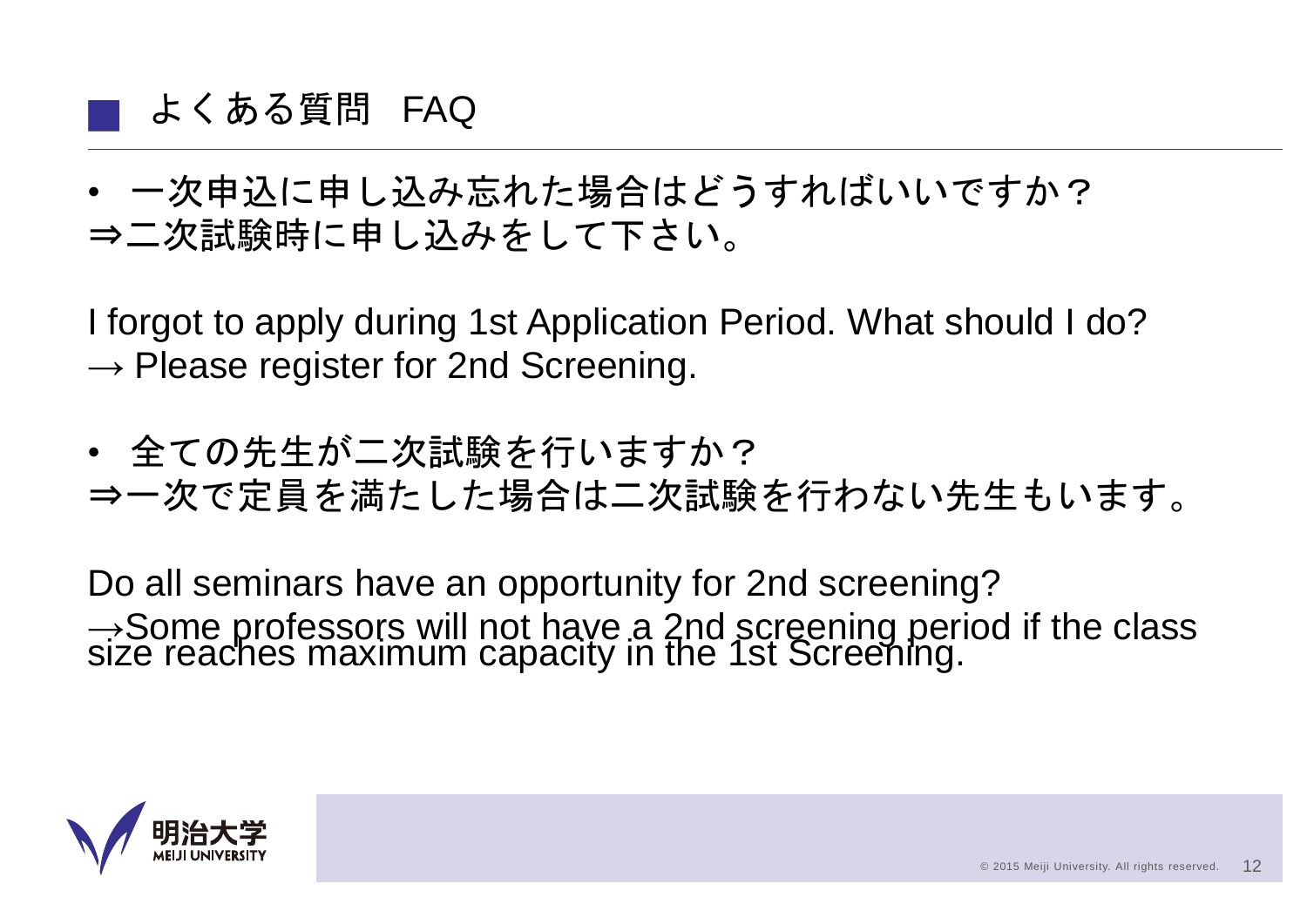#### ■ よくある質問 FAQ

• 締切を過ぎた場合先生に直接相談してもいいですか?

⇒全てOh-o!Meijiにて管理をしているため、認められません。

- ・If it is past the deadline, can I directly inquire with the professor?
- $\rightarrow$  This is not accepted, as all procedures are managed with Oh-o! Meiji.
- 使用言語が英語の場合,英語講義科目に入りますか? ⇒講義科目ではないので入りません。
- ・If the seminar is held in English, does it count as an English Language elective course?
- $\rightarrow$ No, because seminars are not lecture courses.

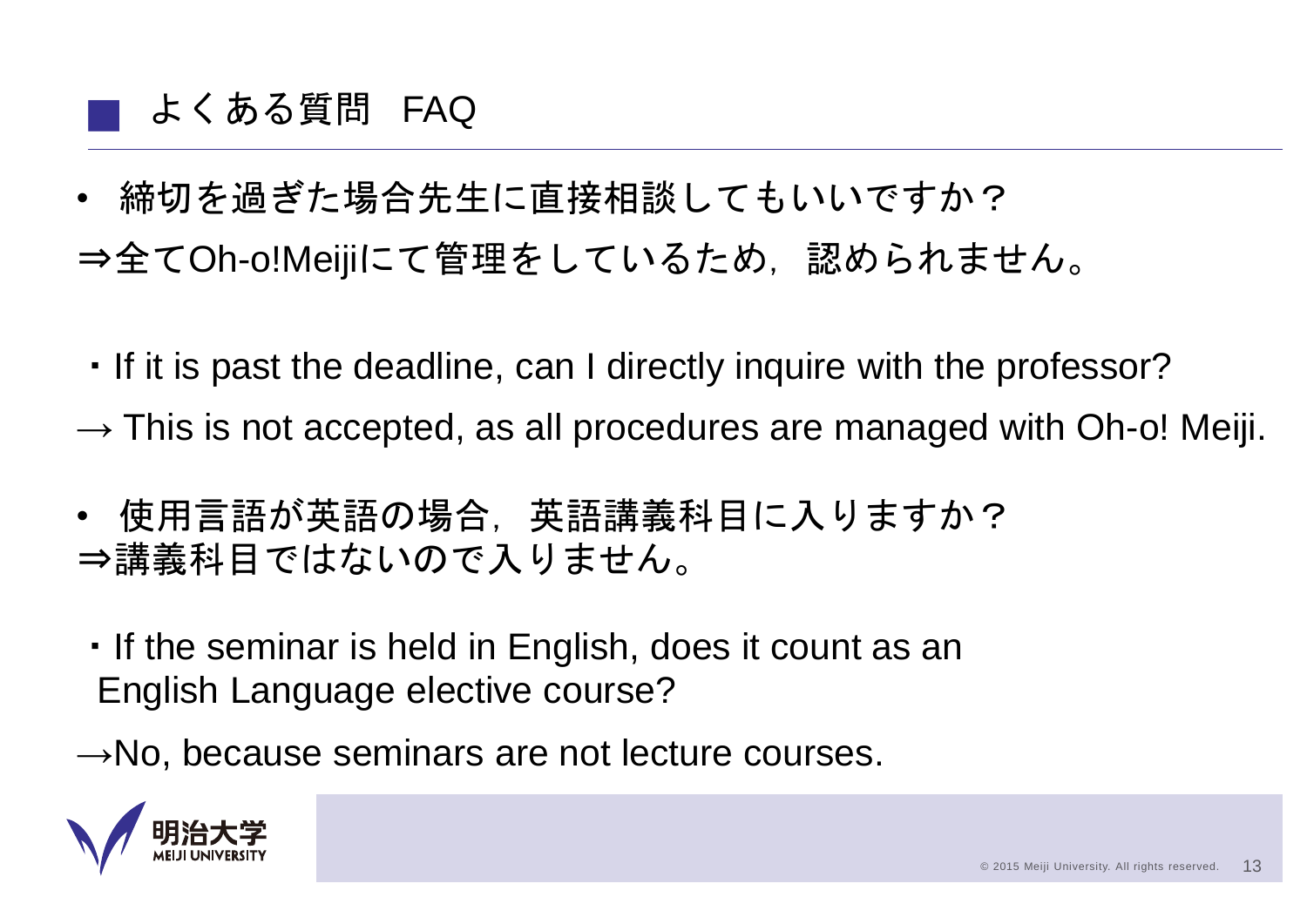### 2021年度実施演習入室試験スケジュール

Seminar Screening Schedule 2021